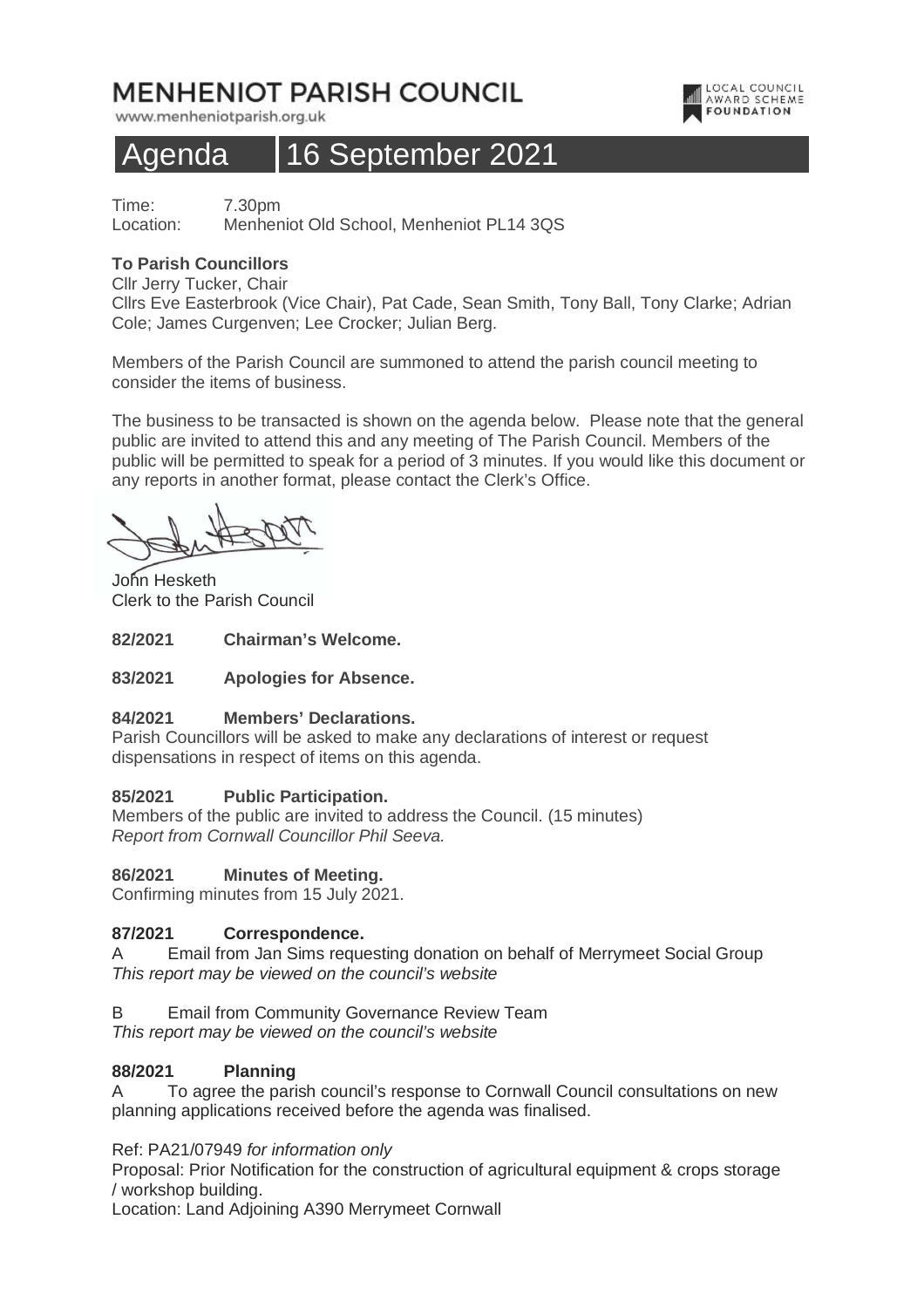Ref: PA21/08159 Proposal: Proposed general purpose agricultural livestock & storage buildings Location: Trenodden Farm, Trerulefoot, Liskeard Cornwall PL14 3RE

Ref: PA21/08035

Proposal: Construction of a single storey flat roof store at the rear of the hall and the addition of 2 small dormer boxes to the roof Location: Menheniot Parish Hall East Road Menheniot Liskeard

Ref: PA21/07987

Proposal: Discharge of Section 52 Agreement pursuant to planning application 5/86/00307/F dated 14.04.87

Location: Weldspray Engineering Ltd Wheal Honey Menheniot Liskeard Cornwall PL14 3RG

B Any applications received by Cornwall Council by the time of the meeting. Information only. None received.

C Planning applications approved by Cornwall Council.

PA21/00831 APPROVED

Location: Roseland House Roseland Menheniot Liskeard Cornwall Proposal: Conversion of first floor of existing outbuilding into residential annexe to parent dwellinghouse.

D Planning applications refused by Cornwall Council or withdrawn by the applicant. Information only. None refused.

E Statement from Pollard Architectural on proposals to develop land opposite William Laundry Close.

#### **89/2021 Finance**

A Accounts for Payment – Schedule 2021/22 - Members are to consider the payment schedule and agree payment.

| <b>Date</b>              | Payee               | <b>Description</b> | Pay |         |
|--------------------------|---------------------|--------------------|-----|---------|
| 21/09/2021               | Streetmaster        | Memorial bench     |     | 926.40  |
| 21/09/2021               | Plandscape          | Ground maintenance |     | 210.00  |
| 21/09/2021               | <b>Eart Anchors</b> | Notice boards      |     | 3201.60 |
| 21/09/2021               | <b>Cornwall ALC</b> | Cllr training      |     | 48.00   |
| 21/09/2021               | John Hesketh        | <b>Expenses</b>    |     | 109.90  |
| 27/09/2021               | <b>Salaries</b>     | Aug-21             |     | 757.15  |
|                          |                     |                    |     |         |
| All payments this period | 5,253.05            |                    |     |         |

#### B Bank Receipts. For information.

| <b>Date</b>                   | Paver                   | <b>Description</b>           |  |          |
|-------------------------------|-------------------------|------------------------------|--|----------|
| 31/08/2021                    | <b>Cornwall Council</b> | <b>Call Account Interest</b> |  | 46.40    |
| 09/08/2021                    | <b>HMRC</b>             | VAT refund                   |  | 1259.26  |
|                               |                         |                              |  |          |
| All bank receipts this period |                         |                              |  | 1,305.66 |

#### C Bank Reconciliation.

This report may be viewed on the council's website

## **90/2021 Chair's Agenda Items.**

A Neighbourhood Development Plan. Progress report.

B Safer A38: progress report.

C Casual vacancy: councillors will be asked to agree to proceed to fill the vacant seat caused by the recent resignation of Nathan Pearce.